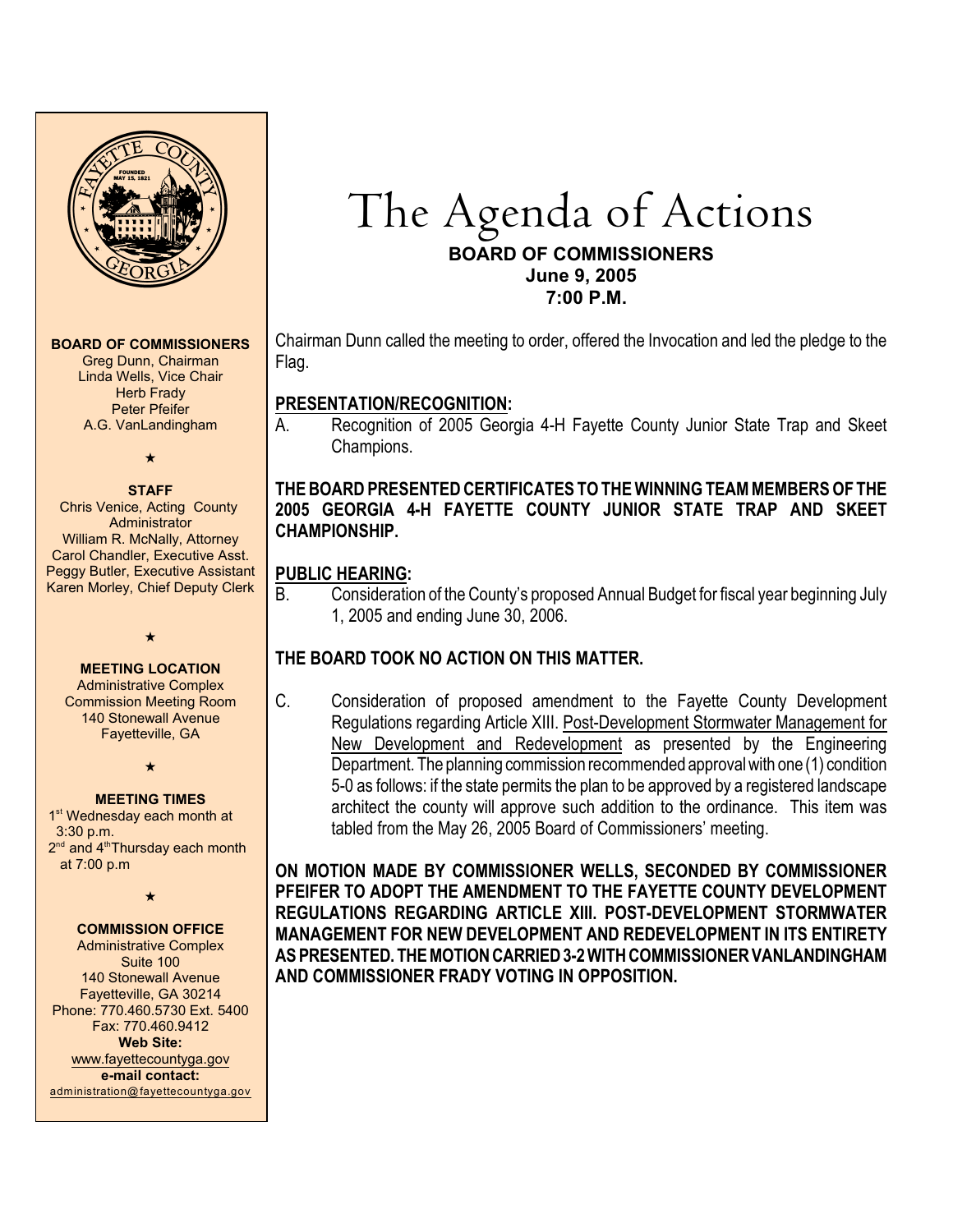**Agenda of Actions June 9, 2005 Page 2**

D. Consideration of proposed amendments to the Fayette County Development Regulations regarding Article VII. Watershed Protection Ordinance, Section 8-201. Watershed Protection Areas, 12. State Water; Section 8-202. Applicability, B. Small Water Supply Watersheds, 1., 2., and 4., and F. State Waters; Section 8-203. Restrictions, F., 1., 2., and 3. and amend lettering of remaining sections by changing existing F. to G. and G. to H. as presented by the Engineering Department. The planning commission recommended approval as submitted 5-0. This item was tabled from the May 26, 2005 Board of Commissioners' meeting.

**ON MOTION MADE BY COMMISSIONER WELLS, SECONDED BY COMMISSIONER PFEIFER TO ADOPT AMENDMENTS TO THE FAYETTE COUNTY DEVELOPMENT REGULATIONS REGARDING ARTICLE VII. WATERSHED PROTECTION ORDINANCE, SECTION 8-201. WATERSHED PROTECTION AREAS, 12. STATE WATER; SECTION 8-202. APPLICABILITY, B. SMALL WATER SUPPLY WATERSHEDS, 1, 2, AND 4, AND F. STATE WATERS; SECTION 8-203. RESTRICTIONS, F., 1, 2, AND 3 AND AMEND LETTERING OF REMAINING SECTIONS BY CHANGING EXISTING F. TO G. AND G. TO H. AS PRESENTED SUBJECT TO FUTURE CLARIFICATION OF EXEMPTIONS PRIOR TO THE END OF THE YEAR. THE MOTION CARRIED 5-0.** 

E. Consideration of proposed amendments to the Fayette County Development Regulations regarding Article III. Street Design Standards and Specifications, Section 8-52. Residential access (a) Residential driveway cuts and (a)(1); (3) Exceptions, (c) Circular driveways; Section 8-48. Minimum right-of-way widths and dedication requirements, (1) Minimum right-of-way and pavement widths, Minimum Pavement Width as presented by the Engineering Department. The planning commission recommended approval as submitted 5-0. This item was tabled from the May 26, 2005 Board of Commissioners' meeting.

**ON MOTION MADE BY COMMISSIONER WELLS, SECONDED BY COMMISSIONER FRADY TO ADOPT AMENDMENTS TO THE FAYETTE COUNTY DEVELOPMENT REGULATIONS REGARDING ARTICLE III. STREET DESIGN STANDARDS AND SPECIFICATIONS, SECTION 8-52. RESIDENTIAL ACCESS (A) RESIDENTIAL DRIVEWAY CUTS AND (A)(1); (3) EXCEPTIONS, (C) CIRCULAR DRIVEWAYS; SECTION 8-48. MINIMUM RIGHT-OF-WAY WIDTHS AND DEDICATION REQUIREMENTS, (1) MINIMUM RIGHT-OF-WAY AND PAVEMENT WIDTHS, MINIMUM PAVEMENT WIDTH AS PRESENTED WITH THE NEW CHANGES. THE MOTION CARRIED 5-0.** 

**CONSENT AGENDA: ON MOTION MADE BY COMMISSIONER VANLANDINGHAM, SECONDED BY COMMISSIONER WELLS TO APPROVE THE CONSENT AGENDA AS PRESENTED. THE MOTION CARRIED 5-0.** 

- 1. Approval of request from Chief Jack Krakeel for a budget adjustment in the amount of \$1,231.72 from the General Fund to Public Safety Vehicle Repair account #10030100-522233.
- 2. Approval of request from the Engineering Department to approve Newhaven Subdivision Phase I as a Street Light District in Fayette County.
- 3. Approval of minutes for the Board of Commissioners' meeting held on May 26, 2005.

# **PUBLIC COMMENT:**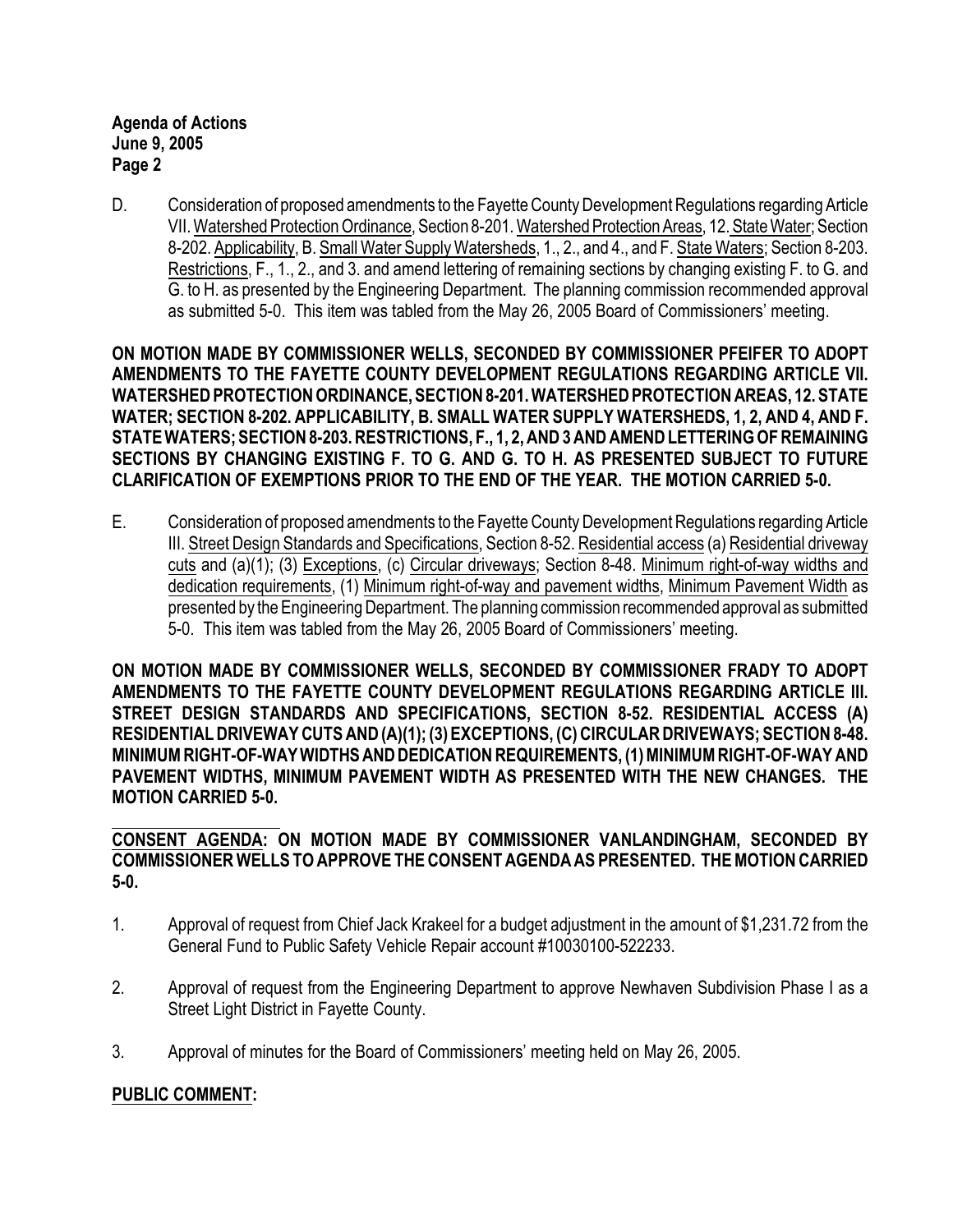**Agenda of Actions June 9, 2005 Page 3**

Members of the public are allowed up to five minutes each to address the Board on issues of concern other than those items which are on this evening's agenda.

#### **NONE.**

# **STAFF REPORTS:**

**DISCUSSION OF REGIONAL IMPACT NOTICE:** Assistant Planning Director Pete Frisina asked for the Board's consideration in authorizing the Chairman to sign a letter to the Chattahoochee-Flint RDC stating the Board's opposition to the proposed Twin Lakes residential development on 760 acres consisting of 633 single-family detached homes in Senoia.

**ON MOTION MADE BY COMMISSIONER VANLANDINGHAM, SECONDED BY COMMISSIONER WELLS TO AUTHORIZE THE CHAIRMAN TO SIGN A LETTER TO THE CHATTAHOOCHEE-FLINT RDC STATING THE BOARD'S OBJECTION TO THE PROPOSED TWIN LAKES RESIDENTIAL DEVELOPMENT IN SENOIA. THE MOTION CARRIED 5-0.** 

**EXECUTIVE SESSION:** Assistant County Attorney Dennis Davenport requested an executive session to discuss four legal matter.

**COMMISSIONER FRADY:** Commissioner Frady asked Chairman Dunn for further comment on his earlier remark regarding State mandated sewer in the southern part of the county.

Chairman Dunn remarked that the Metropolitan North Georgia Water Board stated their movement was to eliminate all consumptive use of water and this would mean no septic tanks for anyone. He said no one was in favor of this but there was a definite move over time to extend sewer systems where there was going to be people.

**CHAIRMAN DUNN:** Chairman Dunn said he wanted to explain the situation of the County Marshalswho cited the Tax Commissioner for having a gun in his office. He remarked that the County Marshals do not investigate 911 calls and then proceed to investigate. He said the Marshal acted according to the law and that was to respond immediately to the 911 call as any fire or police department would do.

#### **EXECUTIVE SESSION: ON MOTION MADE BY COMMISSIONER WELLS, SECONDED BY CHAIRMAN DUNN TO ADJOURN TO EXECUTIVE SESSION TO DISCUSS FOUR LEGAL MATTERS. THE MOTION CARRIED 5-0.**

**LEGAL:** Assistant County Attorney Dennis Davenport discussed a legal matter with the Board.

#### **THE BOARD TOOK NO ACTION ON THIS MATTER.**

**LEGAL:** Assistant County Attorney Dennis Davenport reported on a legal matter to the Board.

#### **THE BOARD TOOK NO ACTION ON THIS MATTER.**